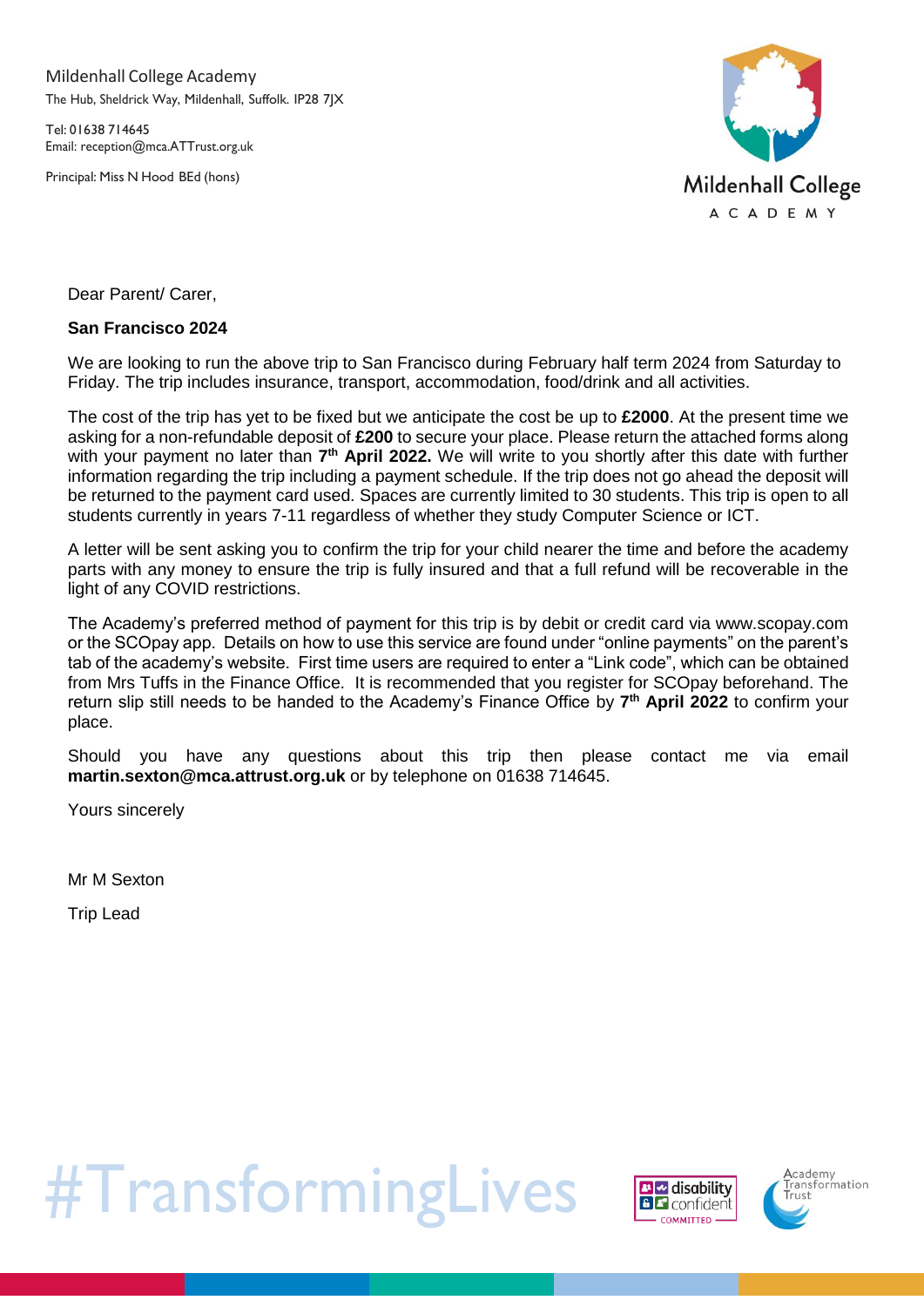### **Mildenhall College Academy- EDUCATIONAL VISITS PARENTAL CONSENT FORM (PC/07)**

|  | <b>NAME OF CHILD:</b> |
|--|-----------------------|
|  |                       |

# **NATE OF BIRTH:**

**SCHOOL:** Mildenhall College Academy

**VISIT(S) TO:** San Francisco USA

## **DATE(S) OF VISIT(S):**

I have received and read details of the above visit(s).

I consent to my child taking part in the visit(s) and the activities indicated. I acknowledge that the staff will be liable in the event of any accident only if they have failed to take reasonable care of my child during the visit.

I have read any information provided with regard to the standard of behaviour and/or code of conduct expected during the visit and I undertake to reinforce this information with my child.

I consent to my child receiving medical treatment that, in the opinion of a qualified medical practitioner, may be necessary.

My child's doctor's name and address is:

I undertake to pay the required sums by whatever date(s) are specified to me and accept that, in respect of any withdrawal from the visit for whatever reasons, there will be no refund of the whole or part of the payment(s) made unless the circumstances are covered by travel insurance or otherwise at the discretion of the academy's governors.

**Signed:** (Parent/Carer)

#### **PLEASE COMPLETE THE SECTIONS BELOW**

**1.** Please give your home address and contact phone numbers. If you will be away from home during the visit please give an alternative address where you, or a relative or friend acting for you, can be contacted.

| <b>Home Address</b>                        | <b>Alternative Contact if required</b> |
|--------------------------------------------|----------------------------------------|
|                                            |                                        |
| Address: ______________________________    | Address: ________________________      |
| Post Code:________________________________ | Post Code:_______________________      |
|                                            | Tel: ______________________________    |
|                                            | Tel:_______________________________    |

**2.** In your child's interest, it is important that the organising staff should know whether he or she suffers from any illness or medical condition. Please use this space to state, in confidence, any health or other matter concerning your child of which accompanying staff should be aware. Please indicate here also if your child is receiving medication, with details and dosage, and/or has any specific dietary requirements.